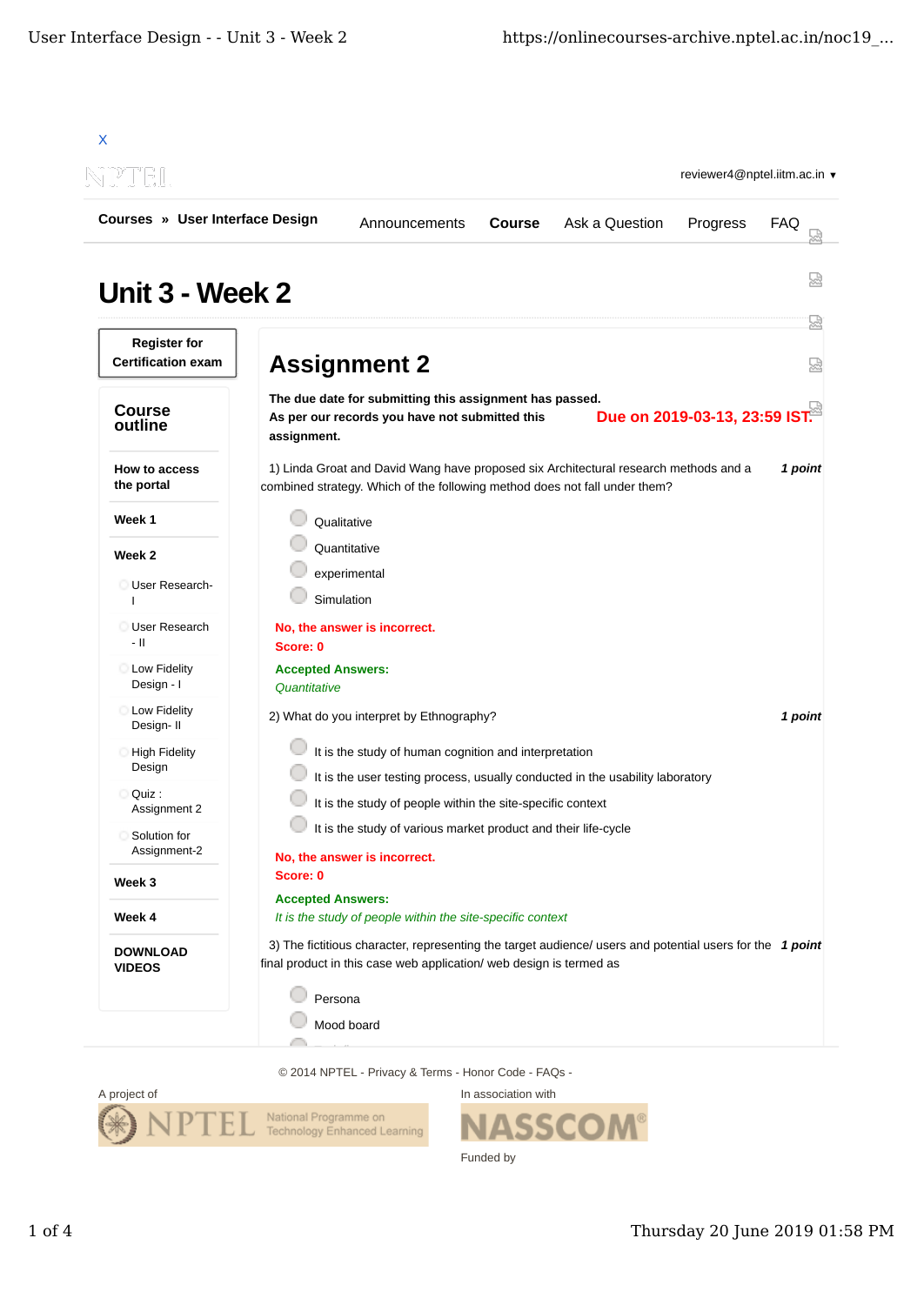| Government of India           | 4) The fictitious narrative of users interacting with the product is                                                                                                                 | 1 point   |
|-------------------------------|--------------------------------------------------------------------------------------------------------------------------------------------------------------------------------------|-----------|
| Ministry of Human Resource De | Story board                                                                                                                                                                          |           |
|                               | Scenario                                                                                                                                                                             |           |
|                               | Graphic novel                                                                                                                                                                        |           |
|                               | Mood board                                                                                                                                                                           |           |
|                               | No, the answer is incorrect.<br>Score: 0                                                                                                                                             | 덣         |
|                               | <b>Accepted Answers:</b><br><b>Scenario</b>                                                                                                                                          |           |
|                               | 5) The sequential tasks users have to perform to in a web application to complete a work, is<br>called                                                                               | $1$ point |
|                               | Task sequence                                                                                                                                                                        | 넓         |
|                               | <b>Task flow</b>                                                                                                                                                                     |           |
|                               | Flow chart                                                                                                                                                                           |           |
|                               | To do list                                                                                                                                                                           |           |
|                               | No, the answer is incorrect.                                                                                                                                                         |           |
|                               | Score: 0                                                                                                                                                                             |           |
|                               | <b>Accepted Answers:</b><br><b>Task flow</b>                                                                                                                                         |           |
|                               | 6) Information Architecture is generated during the process of human-computer interaction<br>design. Which of the following sentences is not correct about Information Architecture? | 1 point   |
|                               | It is the sequential structure of any user-interface design.                                                                                                                         |           |
|                               | It is the functional part user-interface design and does not incorporate visual communication<br>design part of the interface.                                                       |           |
|                               | It is the final stage of design and should be generated based on the high-fidelity design after<br>several user testing.                                                             |           |
|                               | Information architecture helps to derive the wire-frame of any web application.                                                                                                      |           |
|                               | No, the answer is incorrect.<br>Score: 0                                                                                                                                             |           |
|                               | <b>Accepted Answers:</b><br>It is the final stage of design and should be generated based on the high-fidelity design after several use<br>testing.                                  |           |
|                               | 7) What do you understand by ' Wire-frame '?                                                                                                                                         | 1 point   |
|                               | It is the Information architecture of any user-interface design                                                                                                                      |           |
|                               | This is the high-fidelity prototype used for user-testing                                                                                                                            |           |
|                               | It describes the task-flow of an interface design                                                                                                                                    |           |
|                               |                                                                                                                                                                                      |           |
|                               | The low fidelity paper prototype                                                                                                                                                     |           |
|                               | No, the answer is incorrect.<br>Score: 0                                                                                                                                             |           |
|                               | <b>Accepted Answers:</b>                                                                                                                                                             |           |
|                               | The low fidelity paper prototype                                                                                                                                                     |           |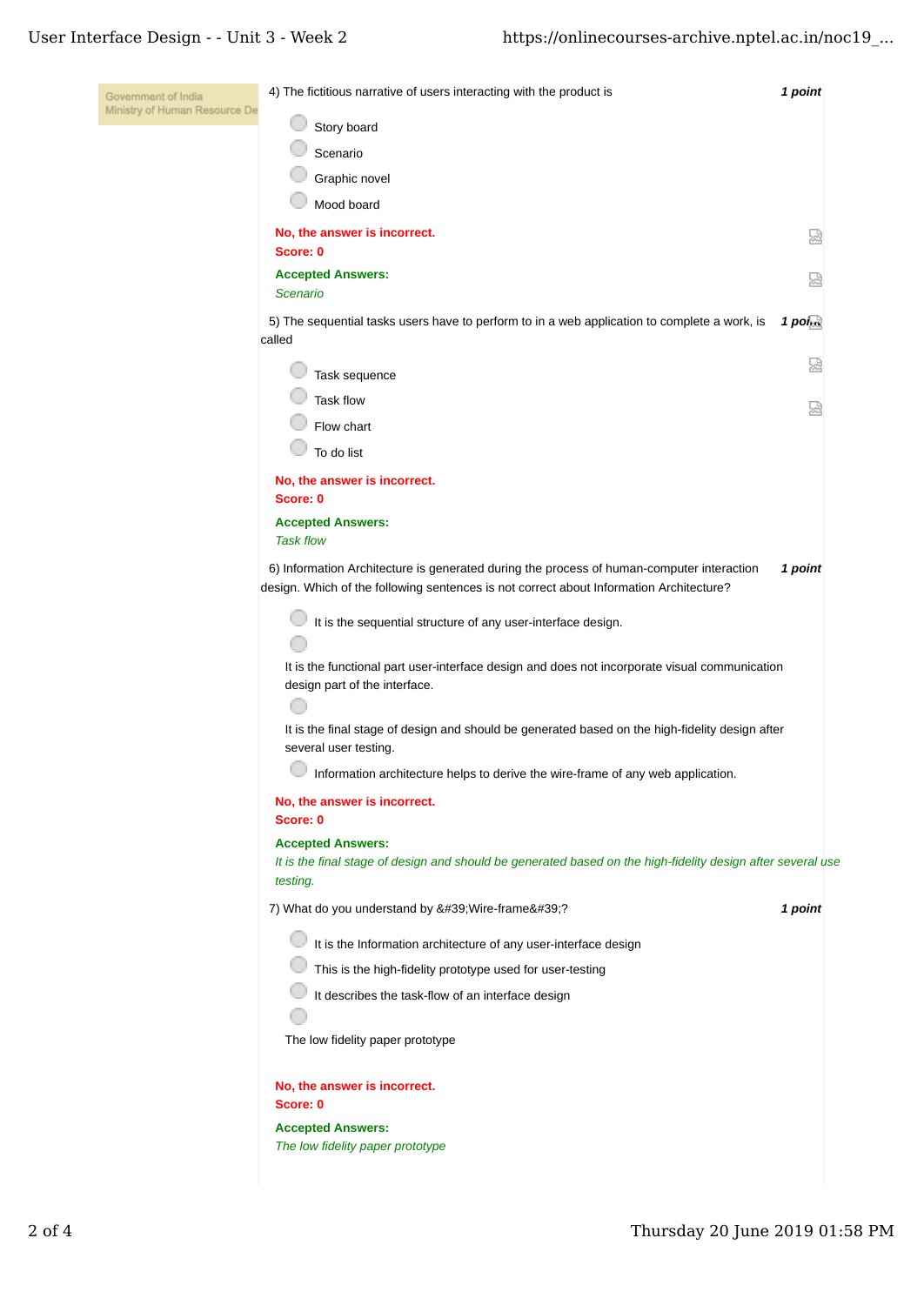| Generation of High fidelity design<br>Generation of Scenario<br>Generation of Persona<br>Generation of wire frames<br>No, the answer is incorrect.<br>Score: 0       |                       |
|----------------------------------------------------------------------------------------------------------------------------------------------------------------------|-----------------------|
|                                                                                                                                                                      |                       |
|                                                                                                                                                                      |                       |
|                                                                                                                                                                      |                       |
|                                                                                                                                                                      |                       |
|                                                                                                                                                                      | 얺                     |
| <b>Accepted Answers:</b><br><b>Generation of wire frames</b>                                                                                                         | 났                     |
| 9) Creating varied options of wire frames based on various approach to solve a particular<br>problem is called-                                                      | $1$ pol <sub>ko</sub> |
| Multivariate design                                                                                                                                                  | 썮                     |
| Low fidelity design                                                                                                                                                  | ₩                     |
| High fidelity design                                                                                                                                                 |                       |
| Conceptual design                                                                                                                                                    |                       |
| No, the answer is incorrect.<br>Score: 0                                                                                                                             |                       |
| <b>Accepted Answers:</b><br>Multivariate design                                                                                                                      |                       |
| 10Converting Low-fidelity design into High-fidelity design by incorporating colour, texture,<br>typefaces, UI transition details, etc. falls within the process of - | 1 point               |
| User-experience design stage                                                                                                                                         |                       |
| Visual communication design stage                                                                                                                                    |                       |
| Front-end programming stage                                                                                                                                          |                       |
| Back-end programming stage                                                                                                                                           |                       |
| No, the answer is incorrect.<br>Score: 0                                                                                                                             |                       |
| <b>Accepted Answers:</b>                                                                                                                                             |                       |
| Visual communication design stage                                                                                                                                    |                       |